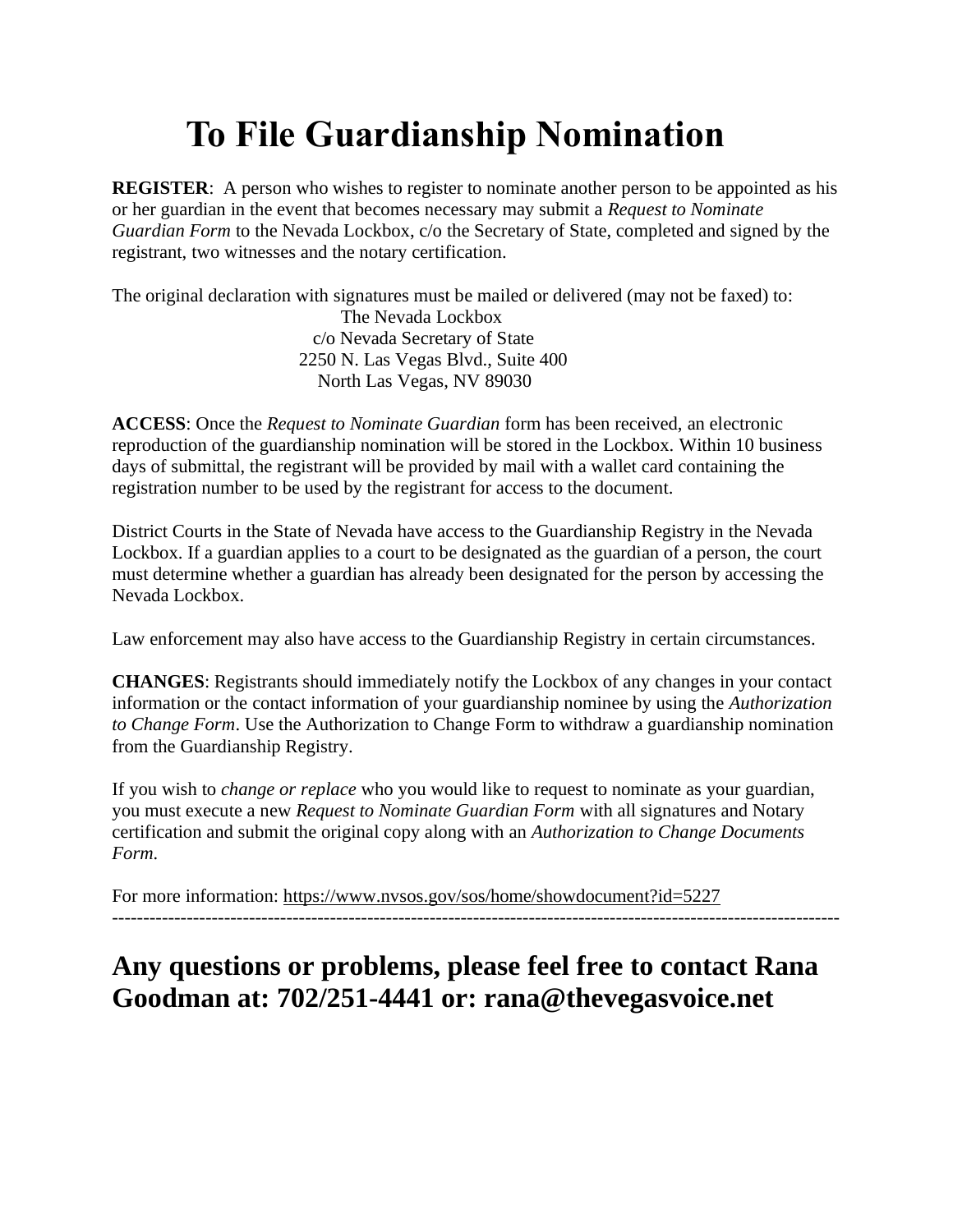

ABOVE SPACE IS FOR OFFICE USE ONLY

# **Request to Nominate Guardian Form**

### **Registrant Information PLEASE TYPE OR PRINT CLEARLY USING INK**

| Legal First Name                                                                                    | Legal Middle Name                                                          | Legal Last Name                                 |                                                                              | Suffix                                 |
|-----------------------------------------------------------------------------------------------------|----------------------------------------------------------------------------|-------------------------------------------------|------------------------------------------------------------------------------|----------------------------------------|
| Last 4 of SSN: _______________                                                                      | Date of Birth: $\frac{1}{\int \int \vec{B} \cdot d\vec{B} \cdot d\vec{B}}$ |                                                 | Gender:<br>(Optional)                                                        | Tap ED <sup>1</sup> {ap <sup>1</sup> / |
|                                                                                                     |                                                                            |                                                 |                                                                              |                                        |
| Address: Ud^^oOneal^^                                                                               | Œ∫roAÑ                                                                     | City                                            | Ùœe^Á                                                                        | Za ÁÖJ å^Á                             |
|                                                                                                     |                                                                            |                                                 |                                                                              |                                        |
| Phone: (_____) ___________________________Email: _______________________________                    |                                                                            |                                                 | Registrant ID#: _______________________<br>Found on your Lockbox wallet card |                                        |
|                                                                                                     |                                                                            |                                                 |                                                                              |                                        |
| <b>Primary Nominee for Guardian of Person</b>                                                       |                                                                            |                                                 |                                                                              |                                        |
|                                                                                                     |                                                                            |                                                 |                                                                              |                                        |
| Address:<br>Address: ____________________<br><i>(No P.O. Boxes)</i>                                 |                                                                            |                                                 |                                                                              |                                        |
| Street Address                                                                                      |                                                                            | <b>City</b>                                     | State State                                                                  | Zip Code                               |
|                                                                                                     |                                                                            | Email (optional): <u>______________________</u> |                                                                              |                                        |
| Primary Nominee for Guardian of Person and Primary Nominee for Guardian of Estate are the same.     |                                                                            |                                                 |                                                                              |                                        |
| <b>Primary Nominee for Guardian of Estate</b>                                                       |                                                                            |                                                 |                                                                              |                                        |
|                                                                                                     |                                                                            |                                                 |                                                                              |                                        |
|                                                                                                     |                                                                            |                                                 |                                                                              |                                        |
| Street Address<br>(No P.O. Boxes)                                                                   |                                                                            | City                                            | <i><b>State</b></i>                                                          | Zip Code                               |
|                                                                                                     |                                                                            |                                                 |                                                                              |                                        |
| Alternate Nominee for Guardian of Person (Optional)                                                 |                                                                            |                                                 |                                                                              |                                        |
|                                                                                                     |                                                                            | Relationship: <u>___________________</u>        |                                                                              |                                        |
| Address: ____________________                                                                       |                                                                            |                                                 |                                                                              |                                        |
| <b>Street Address</b><br>(No P.O. Boxes)                                                            |                                                                            | <b>City</b>                                     | <i><b>State</b></i>                                                          | Zip Code                               |
|                                                                                                     |                                                                            |                                                 |                                                                              |                                        |
| Alternate Nominee for Guardian of Person and Alternate Nominee for Guardian of Estate are the same. |                                                                            |                                                 |                                                                              |                                        |
| Alternate Nominee for Guardian of Estate (Optional)                                                 |                                                                            |                                                 |                                                                              |                                        |
|                                                                                                     |                                                                            | Relationship:                                   |                                                                              |                                        |
|                                                                                                     |                                                                            |                                                 |                                                                              |                                        |
| Address:                                                                                            |                                                                            |                                                 |                                                                              |                                        |
| (No P.O. Boxes)                                                                                     | <b>Street Address</b>                                                      | City                                            | State                                                                        | Zip Code                               |